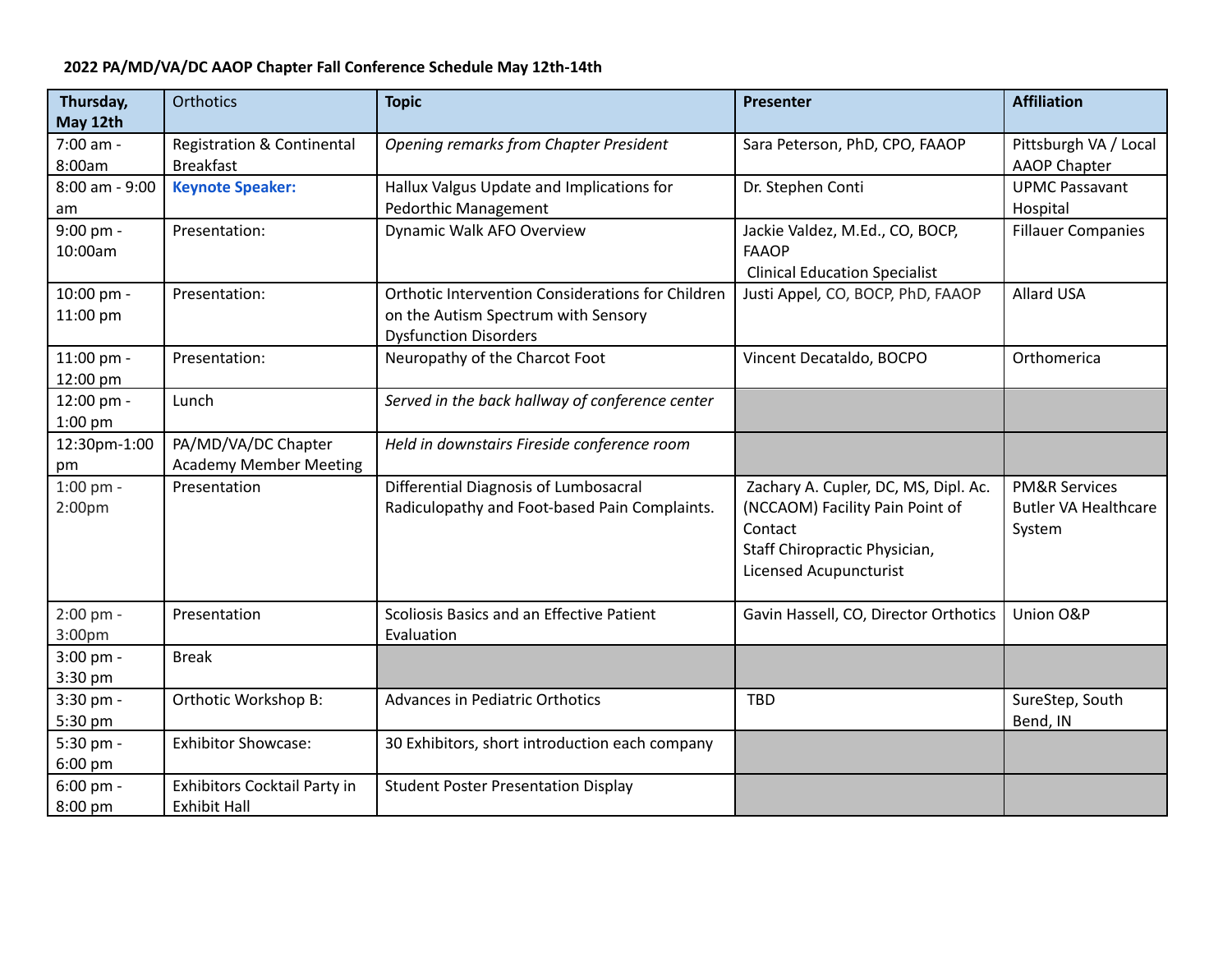| Thursday,<br>May 12th    | Prosthetics                                                        | <b>Topic</b>                                                                                      | <b>Presenter</b>                                                | <b>Affiliation</b>                       |
|--------------------------|--------------------------------------------------------------------|---------------------------------------------------------------------------------------------------|-----------------------------------------------------------------|------------------------------------------|
| 7:00 am -<br>8:00am      | <b>Registration &amp; Continental</b><br><b>Breakfast</b>          | Opening remarks from Chapter President Elect                                                      | Tori Andrews, CP, BOCO,<br><b>President Elect</b>               | Union O&P / Local<br><b>AAOP Chapter</b> |
| 8:00 am - 9:00<br>am     | Presentation:                                                      | Assessing the Efficacy of Silver Carboxylate for<br>Prosthetic Liner Cleaning and Odor Prevention | Dr. Christopher T. Born,<br>FACS, AAOS                          | <b>BI Medical</b>                        |
| 9:00 pm -<br>10:00am     | Presentation:                                                      | iFIT Transtibial & Transfemoral Workshop- Getting<br>Patients Up and Walking In Less Time, Part 1 | Joshua Mullins, VP of<br><b>Business Development</b>            | <b>iFIT Prosthetics</b>                  |
| 10:00 pm -<br>11:00 pm   | Presentation:                                                      | Advances in Ossur Prosthetic Technology                                                           | Brad Scott, CP<br><b>Clinical Education</b><br>Specialist       | Ossur                                    |
| 11:00 pm -<br>12:00 pm   | <b>Keynote Speaker:</b>                                            | The Aging Population: Challenges for the Future                                                   | Dr. MaryAnn Miknevich                                           | Medical<br>Rehabilitation, Inc           |
| 12:00 pm -<br>$1:00$ pm  | Lunch                                                              | Served in the back hallway of conference center                                                   |                                                                 |                                          |
| 12:30pm-1:00<br>pm       | PA/MD/VA/DC Chapter<br><b>Academy Member Meeting</b>               | Held in downstairs Fireside conference room                                                       |                                                                 |                                          |
| 1:00 pm -<br>3:00pm      | Prosthetic Workshop A:<br>hour 1: lecture<br>hour 2: hands on demo | Power Knee, the Next Generation                                                                   | Brad Scott, CP, Clinical<br><b>Education Specialist</b>         | Ossur                                    |
| $3:00$ pm - $3:30$<br>pm | <b>Break</b>                                                       |                                                                                                   |                                                                 |                                          |
| 3:30 pm - 5:30<br>pm     | Prosthetic Workshop B:<br>hour 1: lecture<br>hour 2: hands on demo | Introduction to the Quattro Knee                                                                  | Craig Armstrong, CPO<br><b>Clinical Education</b><br>Specialist | Proteor USA                              |
| 5:30 pm - 6:00<br>pm     | <b>Exhibitor Showcase:</b>                                         | 30 Exhibitors, short introduction each company                                                    |                                                                 |                                          |
| $6:00$ pm - $8:00$<br>pm | Exhibitors Cocktail Party in<br><b>Exhibit Hall</b>                | <b>Student Poster Presentation Display</b>                                                        |                                                                 |                                          |

8 hours of education each discipline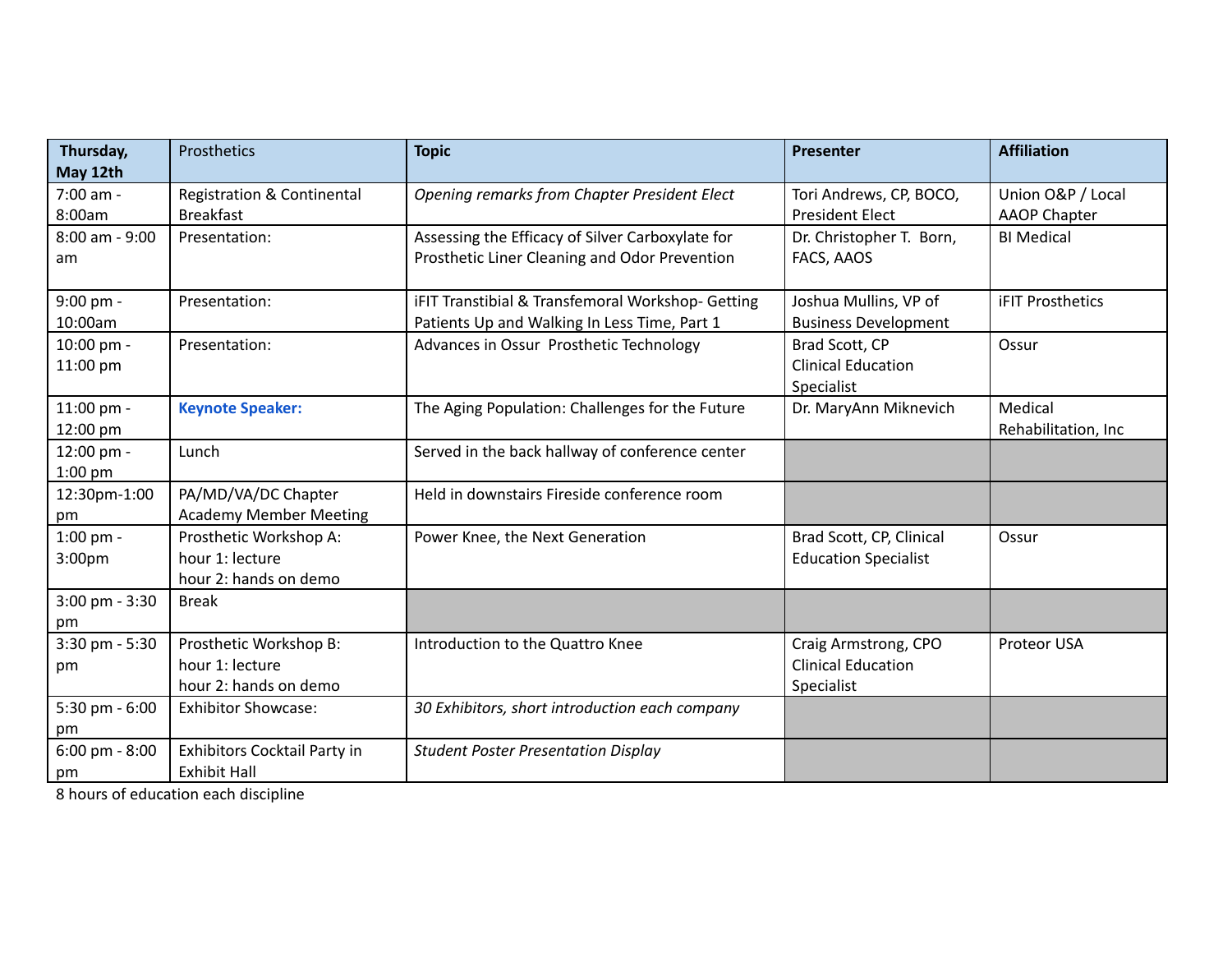| Friday, May<br>13th             | Combined O&P                                                        | <b>Topic</b>                                                                                                                          | <b>Presenter</b>                                                                        | <b>Affiliation</b>                                                                                                                                 |
|---------------------------------|---------------------------------------------------------------------|---------------------------------------------------------------------------------------------------------------------------------------|-----------------------------------------------------------------------------------------|----------------------------------------------------------------------------------------------------------------------------------------------------|
| 7:00am -<br>8:00am              | Registration &<br><b>Continental Breakfast</b>                      |                                                                                                                                       |                                                                                         |                                                                                                                                                    |
| 8:00am -<br>10:00am             | Prosthetic Workshop<br>А:                                           | <b>Upper Extremity Body Powered Overview</b>                                                                                          | Jackie Valdez, M.Ed., CO,<br><b>BOCP, FAAOP</b><br><b>Clinical Education Specialist</b> | <b>Fillauer Companies</b>                                                                                                                          |
| 8:00am-9:00<br>am               | Orthotic<br>Presentation:                                           | Comparison of the WCR and AT Scoliosis Braces                                                                                         | Gavin Hassell, CO, Director of<br>Orthotics                                             | Union O&P                                                                                                                                          |
| 9:00am<br>$-10:00am$            | Orthotic<br>Presentation:                                           | Myoelectric Orthotics: Clinical Summary For The<br>MyoPro Arm Brace                                                                   | Jonathan Naft, CPO, Clinical<br>Prosthetist/Orthotist                                   | Geauga Rehab Engineering                                                                                                                           |
| 10:00am - 10:                   | <b>Break in Exhibit Hall</b>                                        |                                                                                                                                       |                                                                                         |                                                                                                                                                    |
| 10:00am -<br>12:00am            | Prosthetic Workshop<br><b>B:</b>                                    | Getting to know CJ Socket and using Digital Template<br>Fabrication"                                                                  | Vincent Decataldo, BOCPO &<br>Keith Cornell, CP                                         | CJ Socket Technologies                                                                                                                             |
|                                 | <b>Orthotic Workshop</b><br>B:<br>hour 1: video<br>hour 2: hands on | Halo Application & Patient Care Workshop                                                                                              | Gene Bernardoni, CO                                                                     | Ballert Orthopedic Inc.                                                                                                                            |
| 12:00pm -<br>1:00 <sub>pm</sub> | Lunch - Exhibit Hall<br>Open                                        | <b>Updates from ABC</b>                                                                                                               | Jim Lawson, Outreach<br><b>Development Specialist</b>                                   | American Board for<br>Certification                                                                                                                |
| 1:00pm -<br>2:00 <sub>pm</sub>  | <b>Keynote Speaker:</b>                                             | Health Disparities for People with Orthotic Needs                                                                                     | Dr. Max Hurwitz                                                                         | <b>Assistant Professor, University</b><br>of Pittsburgh School of<br>Medicine<br><b>UPMC Department of Physical</b><br>Medicine and Rehabilitation |
| 2:00pm -<br>3:00pm              | Presentation:                                                       | Getting Started With Digital Workflow: Scanning<br>Prosthetics, And Scanning AFOs/KAFOs In Neutral<br>With An Adjustable Foot Fixture | Jonathan Naft, CPO, Clinical<br>Prosthetist/Orthotist                                   | Geauga Rehab Engineering<br>Comb O&P                                                                                                               |
| 3:00pm -<br>3:30 <sub>pm</sub>  | <b>Break in Exhibit Hall</b>                                        | Updates from AAOP Executive Director                                                                                                  | Adriane Griffen, DrPH, MPH, M<br><b>AAOP Executive Director</b>                         | The American Academy<br>of Orthotists & Prosthetists                                                                                               |
| 3:30pm -<br>4:00pm              | Presentation:                                                       | Neurostimulation to improve prosthetic function and<br>treat phantom limb pain                                                        | Dr. Lee Fisher                                                                          | University of Pittsburgh,<br>Assistant Professor<br>Department of Physical<br>Medicine and Rehabilitation                                          |